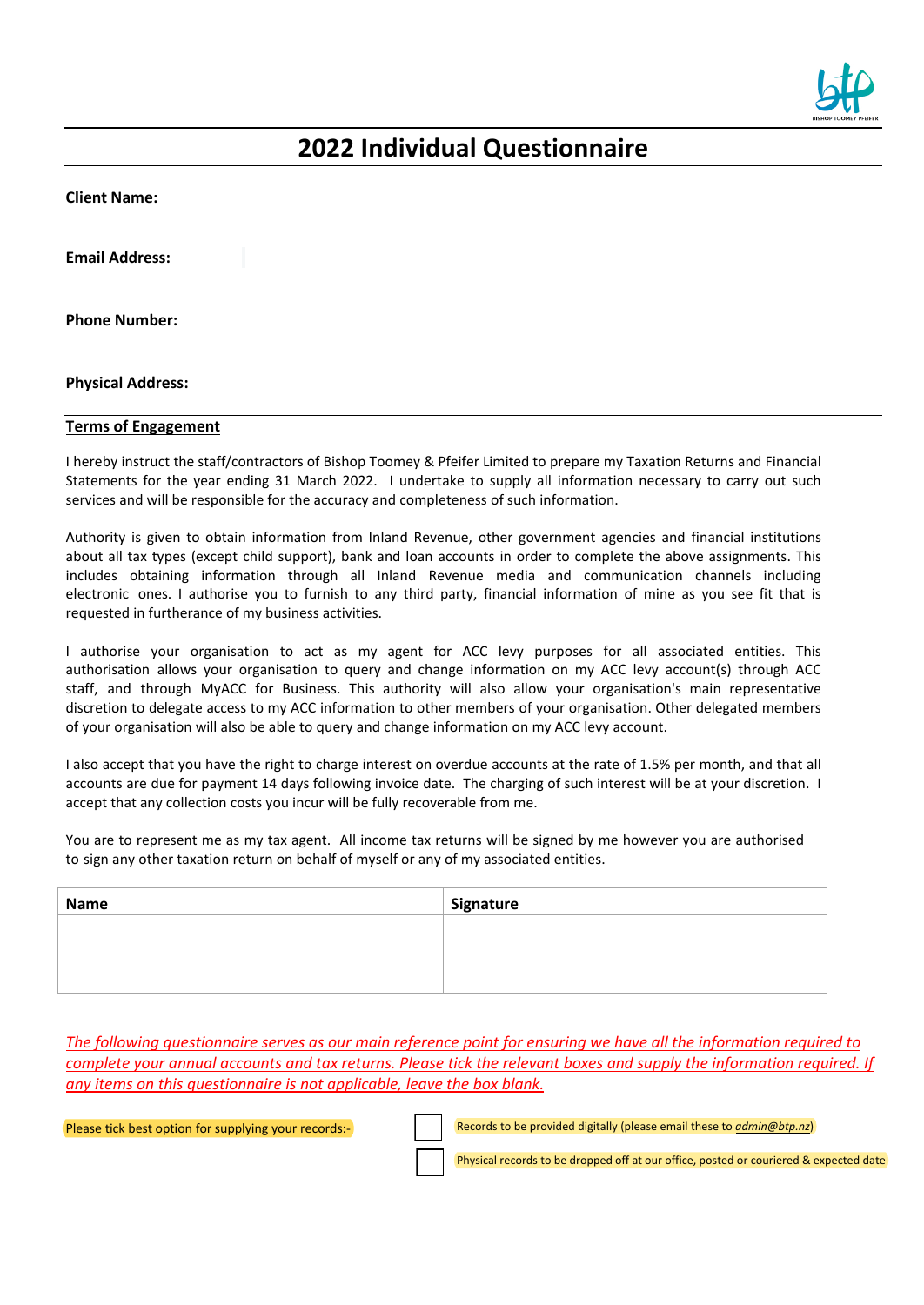

# **Records Required**

# **Wages/National Superannuation/Benefits**

| Please provide us with the names of any organisations you have received the<br>following from:<br>$\blacksquare$ Wages<br>• ACC payments |  |
|------------------------------------------------------------------------------------------------------------------------------------------|--|
| • National Superannuation<br>• Any other benefits                                                                                        |  |
| In most cases IRD will have sent us these details direct, however we do need<br>to check all details have been included.                 |  |

#### **Student Loan**

| Do you have a student loan?                          |  |
|------------------------------------------------------|--|
| If so, please provide your latest statement from IRD |  |

#### **Interest and Dividends**

| Please supply the advice slips.                                                                                                                                                                                                                                 |  |
|-----------------------------------------------------------------------------------------------------------------------------------------------------------------------------------------------------------------------------------------------------------------|--|
| • For interest received, you should have an annual advice notice showing<br>the withholding tax deducted. This may be on the bottom of your bank<br>statement dated 31 March.<br>• If any dividends are taken as bonus shares, also include these advice slips. |  |
|                                                                                                                                                                                                                                                                 |  |

#### **Rental and Leased Property**

| Please complete our 2022 rental questionnaire either by contacting our   |
|--------------------------------------------------------------------------|
| office for a copy or downloading a copy from our website – www.btp.co.nz |

# **Residential Land Withholding Tax**

| Have you sold residential property in New Zealand where Residential Land<br>Withholding Tax has been deducted and paid to the IRD? If so, provide<br>details e.g. IR1100 Residential land withholding tax return and other sale and<br>purchase documents. |  | Yes<br>Nol |
|------------------------------------------------------------------------------------------------------------------------------------------------------------------------------------------------------------------------------------------------------------|--|------------|
|------------------------------------------------------------------------------------------------------------------------------------------------------------------------------------------------------------------------------------------------------------|--|------------|

# **Residential Property Sales**

| Have you sold any residential property during the year (not otherwise<br>detailed on the information provided)? | Yes.<br>Nol |
|-----------------------------------------------------------------------------------------------------------------|-------------|
| If yes, when was the property purchased?                                                                        |             |
| If it was purchased with 10 years of the sale date,                                                             | Date        |
| what was the original purchase price?<br>٠                                                                      |             |
| and the sale price?<br>٠                                                                                        |             |
| has it been used as your main home for the fulltime it has been<br>٠<br>owned?                                  | Yes         |
| If not, please provide dates and details on the nature of the shared use.                                       |             |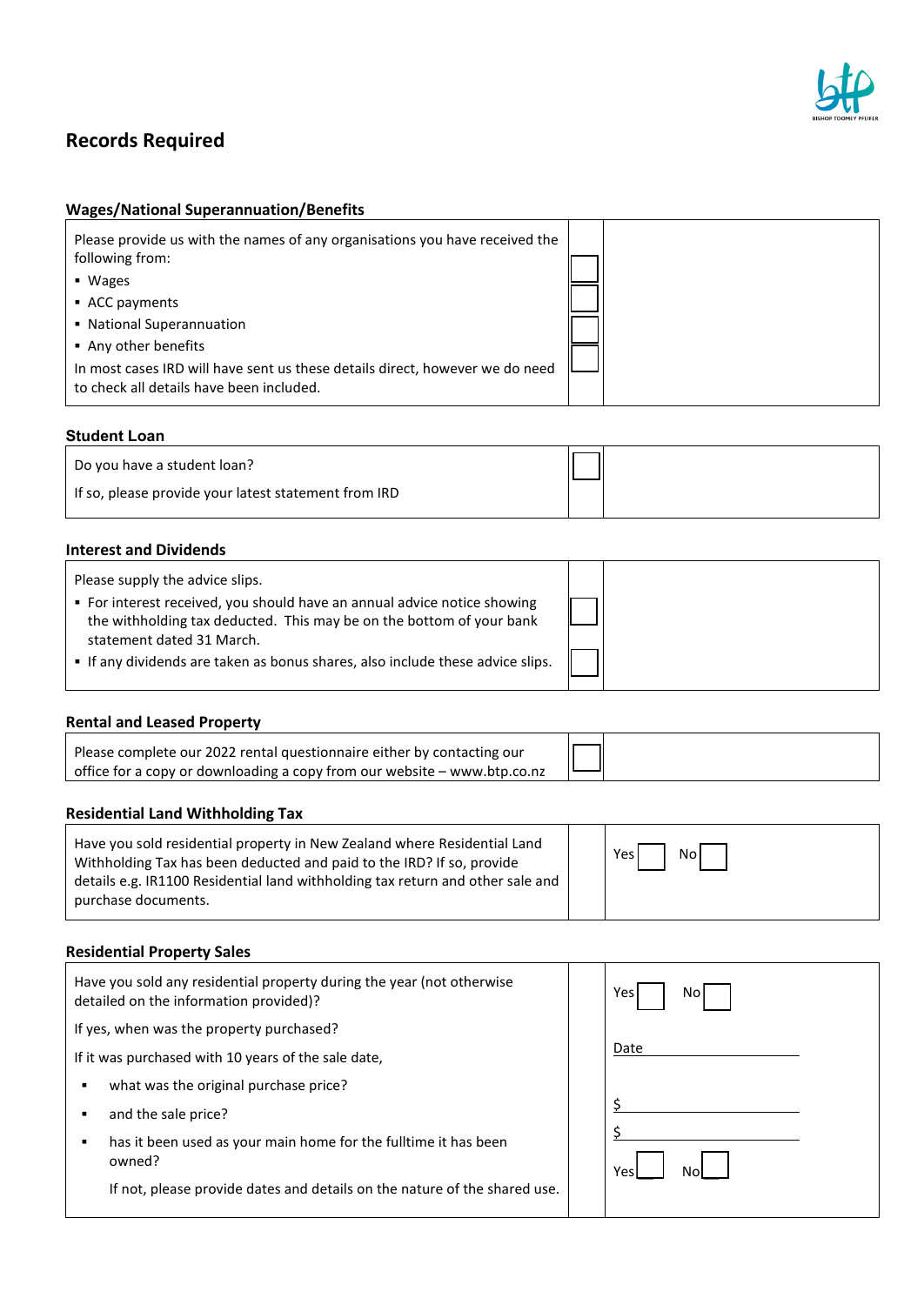

٦

#### **Partnerships, Trusts, Estates and Companies**

| Please supply details of income earned from any entity for which we do not $\Box$<br>prepare the accounts and tax returns. |  |  |
|----------------------------------------------------------------------------------------------------------------------------|--|--|
|----------------------------------------------------------------------------------------------------------------------------|--|--|

۳.

# **Overseas Income**

|--|

# **Any Other Income**

| Attach details:                                                                                                                                   |  |
|---------------------------------------------------------------------------------------------------------------------------------------------------|--|
| Income Replacement Insurance Policy - provide details of premiums<br>п<br>and claims.                                                             |  |
| Look Through Company - if you have been allocated a share of a loss<br>other than from a company that we are aware of, please provide<br>details. |  |
| Did you receive non-taxable income from any other sources? If Yes,<br>please provide details.                                                     |  |

#### **Donations**

| Do you want us to complete your rebate claim form? | Yes<br><b>No</b> |  |
|----------------------------------------------------|------------------|--|
| If so, please attach receipts.                     |                  |  |

### **Cryptoassets**

| Have you received or traded in cryptoassets during the income year? If so,<br>please provide the following information:  |  |
|--------------------------------------------------------------------------------------------------------------------------|--|
| The type of cryptoasset<br>٠                                                                                             |  |
| For each transaction provide the date, type of transaction ie.<br>received or disposed of, number of units, value in NZD |  |
| Total units of each cryptoasset held at the beginning and end of the<br>٠<br>year.                                       |  |
| Exchange records and bank statements                                                                                     |  |
| Wallet addresses                                                                                                         |  |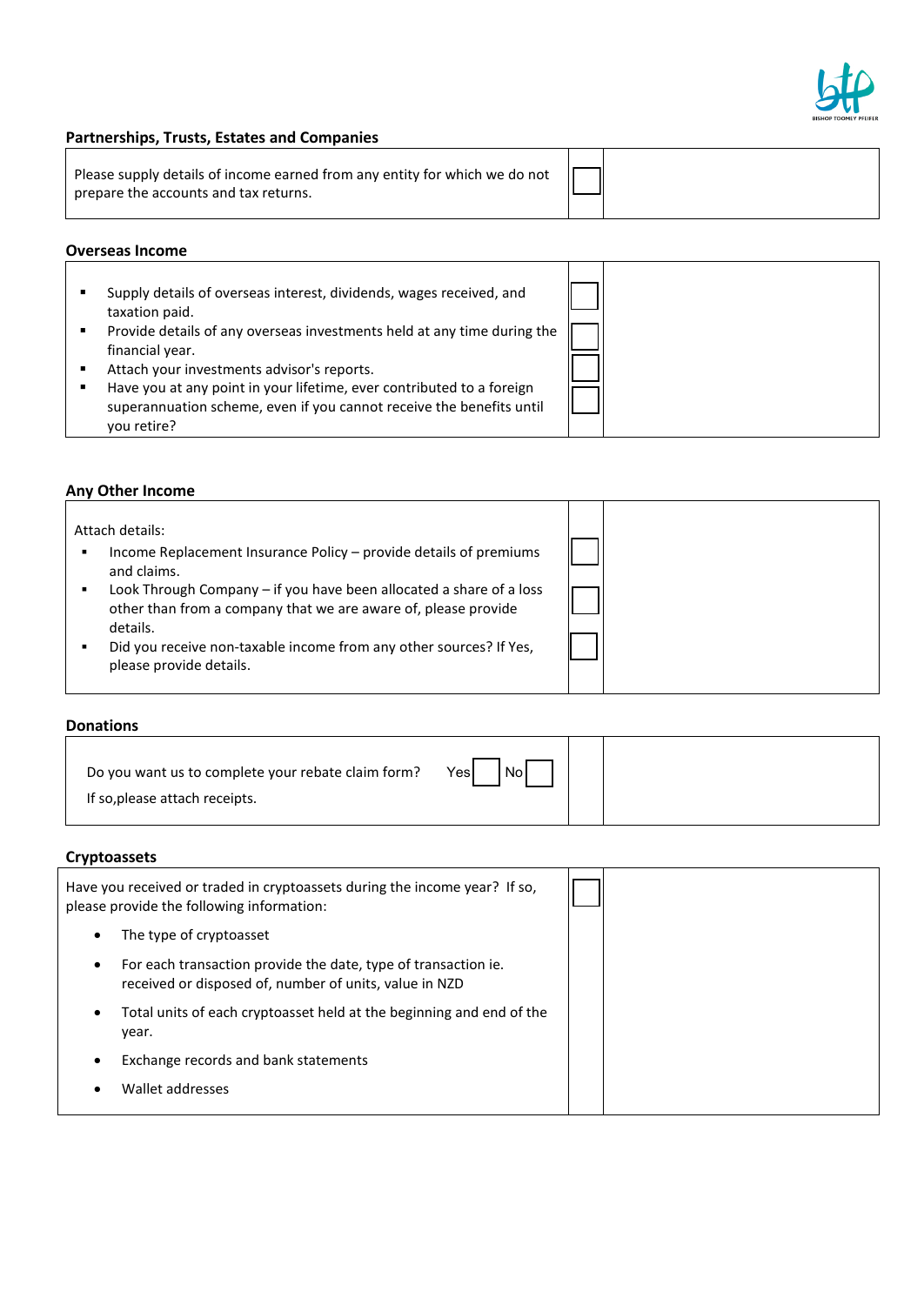

# **Mixed Use Holiday Home**

| Do you have a property (such as a holiday home or a bach) that is used privately and also to derive income? Yes<br>No                                                                                                                                                                                             |                                      |  |  |  |  |  |
|-------------------------------------------------------------------------------------------------------------------------------------------------------------------------------------------------------------------------------------------------------------------------------------------------------------------|--------------------------------------|--|--|--|--|--|
|                                                                                                                                                                                                                                                                                                                   |                                      |  |  |  |  |  |
|                                                                                                                                                                                                                                                                                                                   |                                      |  |  |  |  |  |
| Was the property empty for 62 days or more in the income year? Yes<br><b>No</b><br>If yes, please complete the following section so we can determine the amount of allowable deductions.<br><b>Mixed Use Holiday Home - Information Required</b>                                                                  |                                      |  |  |  |  |  |
| The number of days the property was empty during the income year                                                                                                                                                                                                                                                  |                                      |  |  |  |  |  |
| The number of days the asset was used by family or associated persons* during the income year.<br>OR where income from any person received was less than 80% of market rate<br>* Associated persons include close relatives, or if owned by an entity, persons associated with the entity owning<br>the property. |                                      |  |  |  |  |  |
| If there is more than one tenant who used the property through the year, please attach details.                                                                                                                                                                                                                   |                                      |  |  |  |  |  |
| Name of tenant:                                                                                                                                                                                                                                                                                                   |                                      |  |  |  |  |  |
| Relationship to owner (if any):                                                                                                                                                                                                                                                                                   |                                      |  |  |  |  |  |
| $\updownarrow$<br>Amount of rent they paid:<br>Dates rented (From: To)<br><u> 1980 - Johann Barn, mars an t-Amerikaansk politiker (</u>                                                                                                                                                                           |                                      |  |  |  |  |  |
| Expenses incurred in respect of the property:                                                                                                                                                                                                                                                                     |                                      |  |  |  |  |  |
| Cost of advertising for tenants                                                                                                                                                                                                                                                                                   |                                      |  |  |  |  |  |
| Cost of repairing damages caused by tenants                                                                                                                                                                                                                                                                       | $\ddot{\mathsf{s}}$ and $\mathsf{S}$ |  |  |  |  |  |
| Number of days spent in the property while repairing damages caused by tenants                                                                                                                                                                                                                                    |                                      |  |  |  |  |  |
| Mortgage interest                                                                                                                                                                                                                                                                                                 |                                      |  |  |  |  |  |
| Rates                                                                                                                                                                                                                                                                                                             |                                      |  |  |  |  |  |
| Insurance                                                                                                                                                                                                                                                                                                         |                                      |  |  |  |  |  |
| Repairs/maintenance for general wear and tear                                                                                                                                                                                                                                                                     |                                      |  |  |  |  |  |
| Other (please give details) :                                                                                                                                                                                                                                                                                     |                                      |  |  |  |  |  |
|                                                                                                                                                                                                                                                                                                                   |                                      |  |  |  |  |  |
| <b>Mixed Use Boat or Plane</b>                                                                                                                                                                                                                                                                                    |                                      |  |  |  |  |  |
| Do you have a boat or plane (with a market value of \$50,000 or greater), that is used privately and also to                                                                                                                                                                                                      |                                      |  |  |  |  |  |
| derive income?<br>Yes<br>No                                                                                                                                                                                                                                                                                       |                                      |  |  |  |  |  |
|                                                                                                                                                                                                                                                                                                                   |                                      |  |  |  |  |  |
|                                                                                                                                                                                                                                                                                                                   |                                      |  |  |  |  |  |
|                                                                                                                                                                                                                                                                                                                   |                                      |  |  |  |  |  |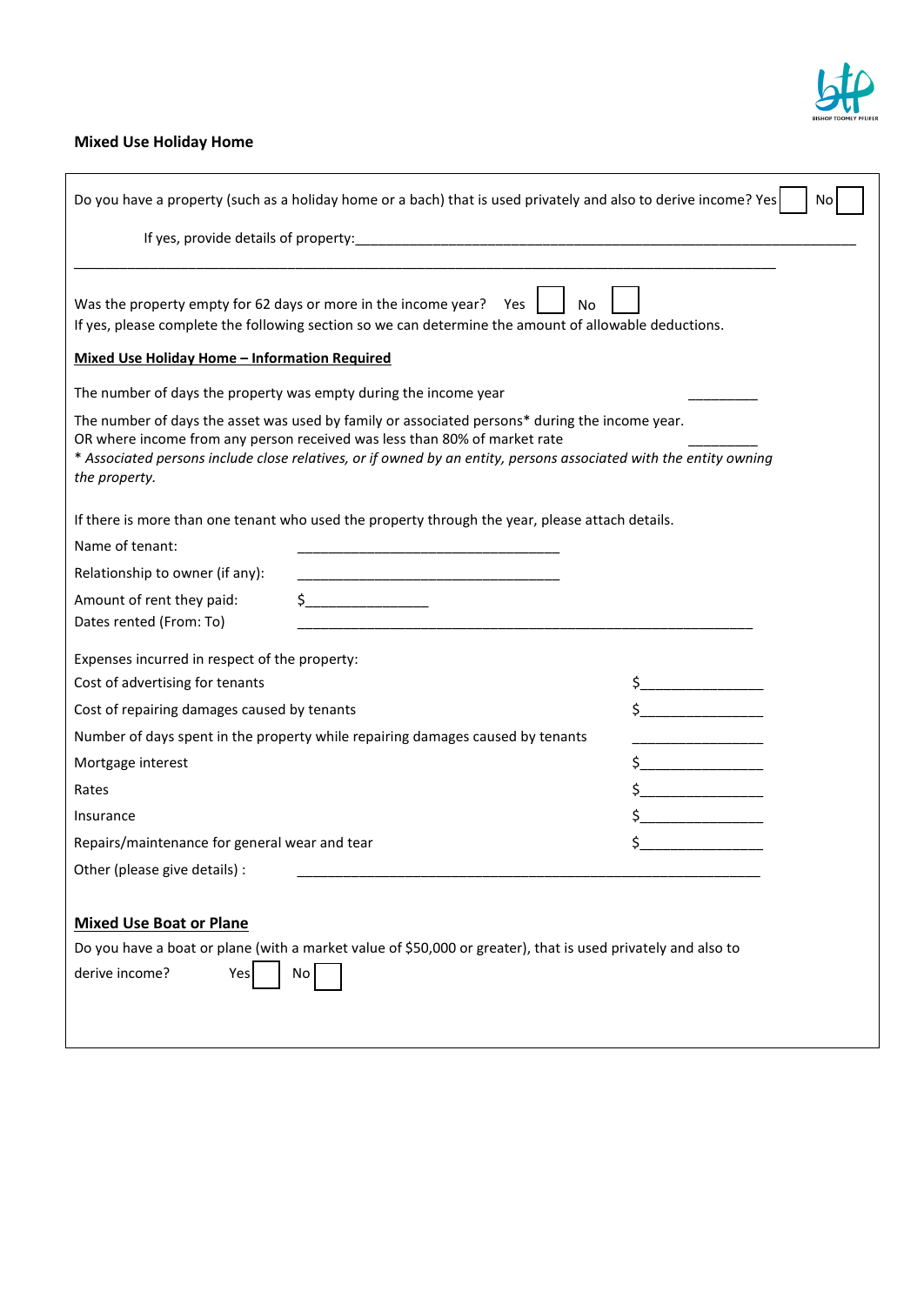

# **Working for Families Tax Credits and Parental Tax Credit**

| Please supply full names and birth dates of all children. Please note the<br>following:                                                                                                                                                                       |  |
|---------------------------------------------------------------------------------------------------------------------------------------------------------------------------------------------------------------------------------------------------------------|--|
| • If you had a child born within the current financial year you may be eligible<br>for the Parental Tax Credit. Please include their IRD Number below. If you<br>do not have this, you will need to obtain one for them to claim any<br>entitlement for them. |  |
| • Where a child has become financially independent during the current<br>financial year, please advise the date they left school or home.                                                                                                                     |  |

| <b>Child's Name</b>                                                                                                                                                                                                                               | IRD No. |  | Date of Birth | Date left School |
|---------------------------------------------------------------------------------------------------------------------------------------------------------------------------------------------------------------------------------------------------|---------|--|---------------|------------------|
|                                                                                                                                                                                                                                                   |         |  |               |                  |
|                                                                                                                                                                                                                                                   |         |  |               |                  |
|                                                                                                                                                                                                                                                   |         |  |               |                  |
|                                                                                                                                                                                                                                                   |         |  |               |                  |
|                                                                                                                                                                                                                                                   |         |  |               |                  |
| If you have received Working for Families Tax Credits during the year, please<br>supply the certificate issued to you by IRD, detailing the amounts.                                                                                              |         |  |               |                  |
| Also provide details of any child support or maintenance payments made or<br>received.                                                                                                                                                            |         |  |               |                  |
| If we do not prepare your spouse or partner's taxation return, please provide<br>us with details of their income.                                                                                                                                 |         |  |               |                  |
| Have there been any changes to your family circumstances, including a<br>change in responsibility for your dependent child(ren), you have married,<br>separated or otherwise changed your family circumstances? If so, please<br>provide details. |         |  |               |                  |
| Do you share custody of your child(ren) with anyone other than your<br>partner? If so, please provide details.                                                                                                                                    |         |  |               |                  |
| Did you work on average less than 20 hours per week if single or did you and<br>your spouse / partner combined work less than 30 hours per week? If so,<br>please provide details.                                                                |         |  |               |                  |